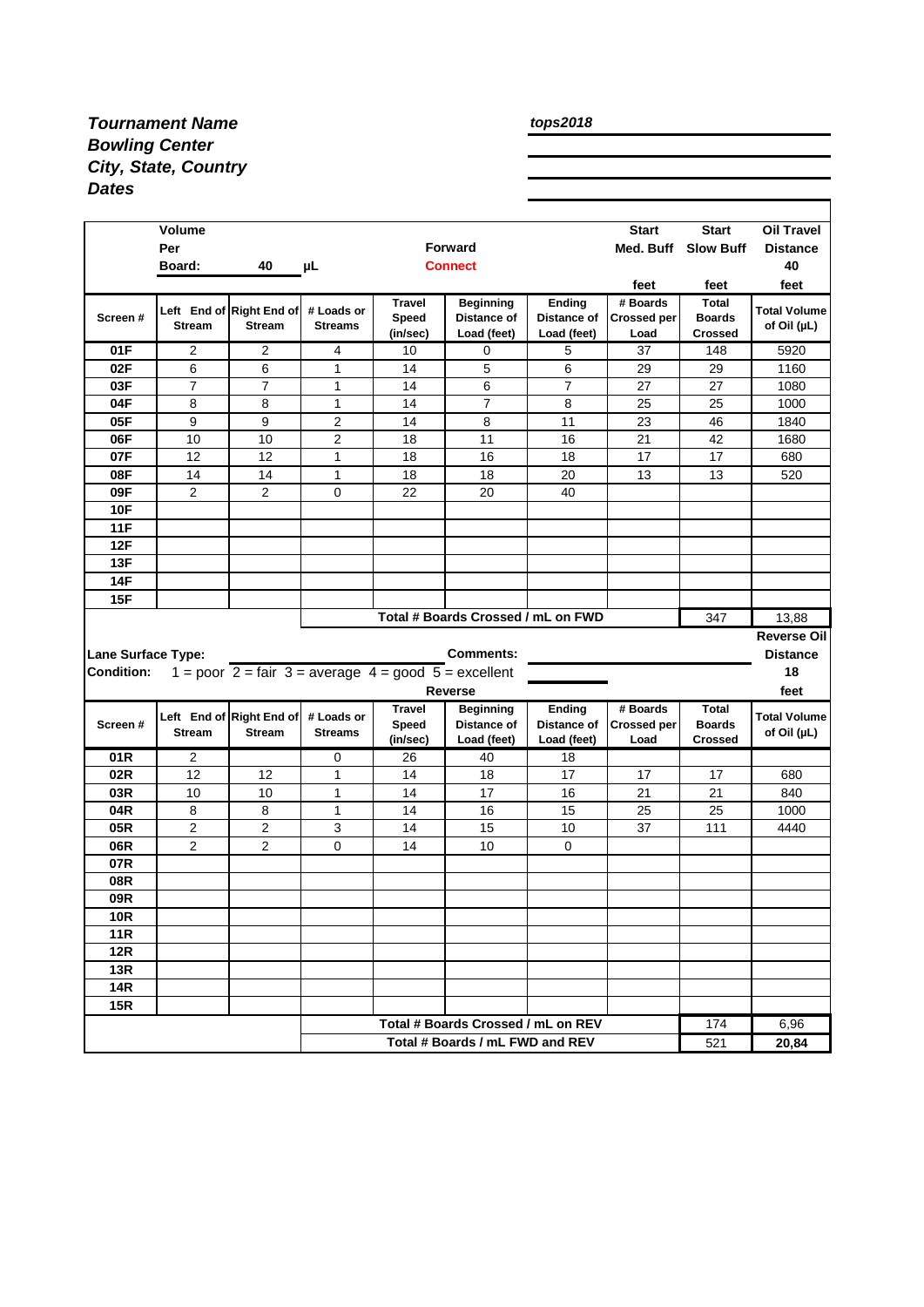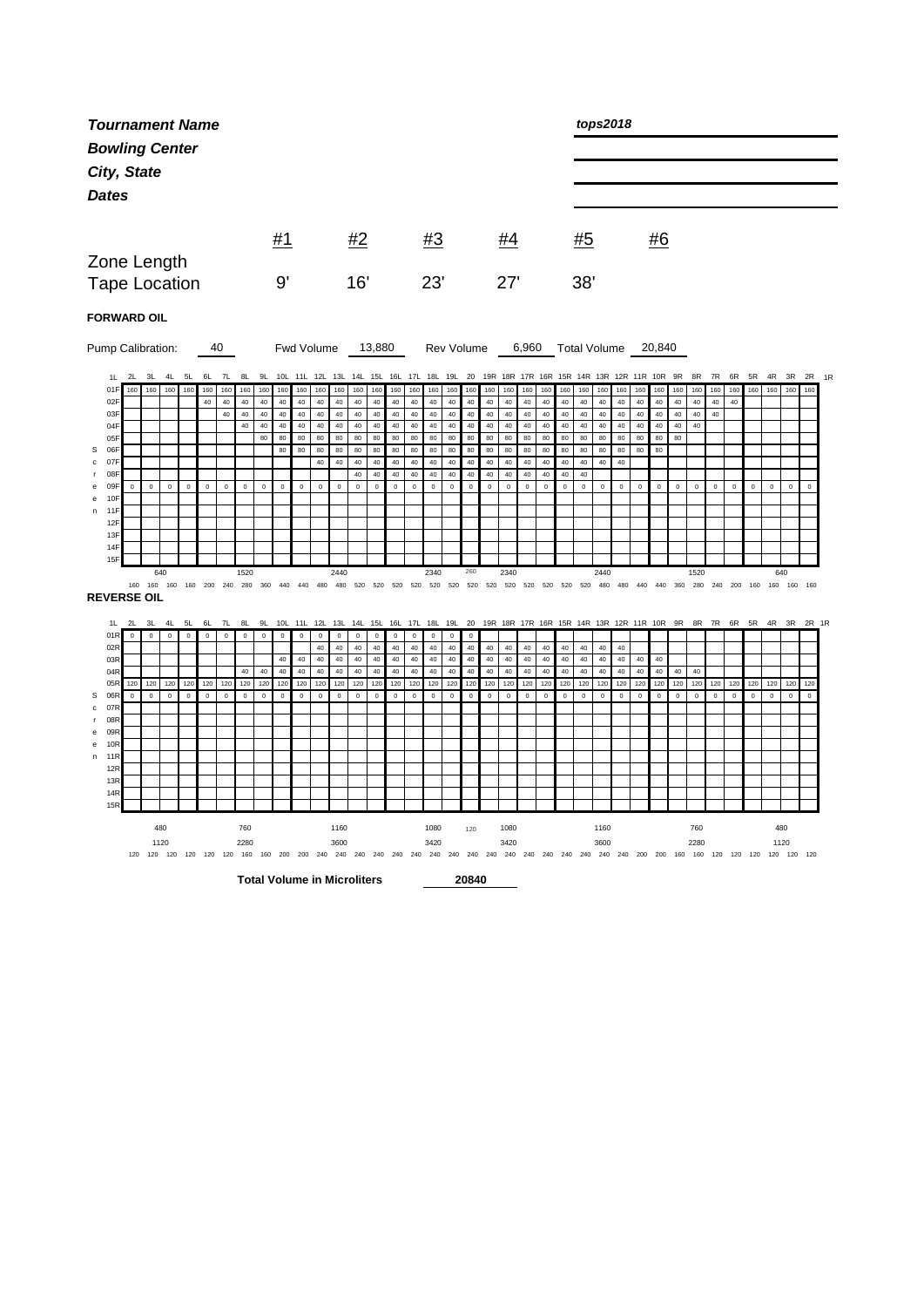## **tops2018 Composite Pattern**

| <b>Microliters</b> | Ava. 2-5L |       | Avg. 6-10L   Avg. 11-15L   Avg. 16-20L   Avg. 20-16R   Avg. 15-11R   Avg. 10-6R |        |        |        |       | Avg. 5-2R |
|--------------------|-----------|-------|---------------------------------------------------------------------------------|--------|--------|--------|-------|-----------|
|                    | 280       | 456   | 720                                                                             | 760    | 760    | 720    | 456   | 280       |
|                    |           |       |                                                                                 |        |        |        |       |           |
| <b>Ratio</b>       | 20:2L     | 20:5L | 20:10L                                                                          | 20:15L | 20:15R | 20:10R | 20:5R | 20:2R     |